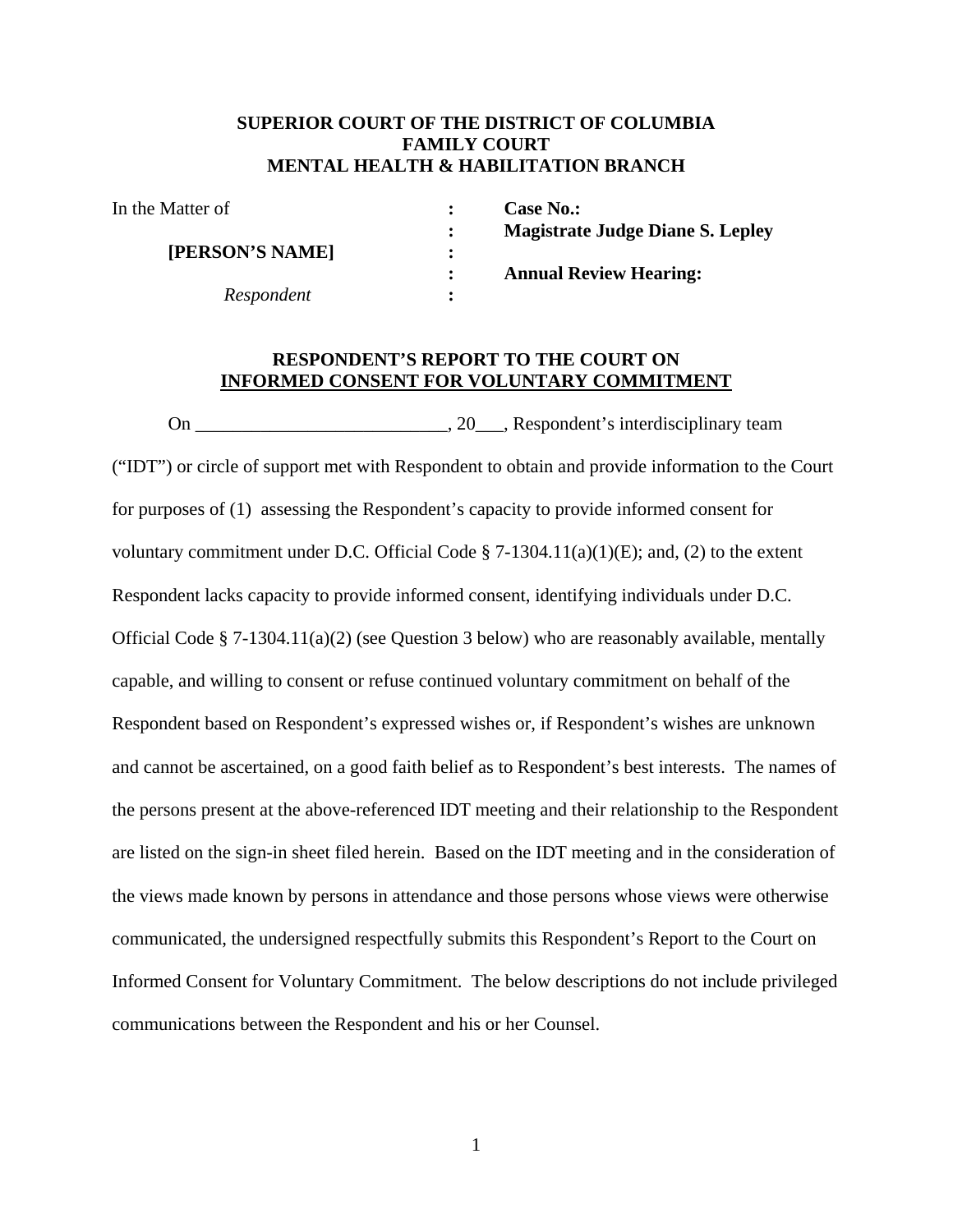# **1. Does the IDT believe that Respondent possesses capacity to provide informed consent to voluntary commitment?**

At the time of the meeting, or prior to submission of this Report, the IDT [ ] reached consensus [ ] did not reach consensus that Respondent [ ] has [ ] does not have capacity to provide informed consent for voluntary commitment in accordance with D.C. Official Code § 7- 1304.11(a)(1)(E). Under D.C. Official Code § 7-1304.11(a)(8), a prior court decision to commit a person shall not be determinative of whether the person has capacity to give informed consent to continue his or her commitment. The IDT was tasked with answering the following three (3) questions to provide the Court with information relevant to whether Respondent has capacity to provide informed consent to continued commitment:

• Is Respondent able to understand the information relevant to the decision of whether to consent to continued commitment? *[Does Respondent understand the nature of the decision and the reason why the decision is needed? Efforts to explain the nature of the decision in language understandable and accessible to the person must be made. People who can only retain information for a short while must not be automatically assumed to lack the capacity to decide – it depends on what is necessary for the decision in question. Different methods may be needed to help Respondent retain or understand information (e.g. written information).]*

\_\_\_\_\_\_\_\_\_\_\_\_\_\_\_\_\_\_\_\_\_\_\_\_\_\_\_\_\_\_\_\_\_\_\_\_\_\_\_\_\_\_\_\_\_\_\_\_\_\_\_\_\_\_\_\_\_\_\_\_\_\_\_\_\_\_\_\_\_\_\_\_\_\_\_\_\_\_

\_\_\_\_\_\_\_\_\_\_\_\_\_\_\_\_\_\_\_\_\_\_\_\_\_\_\_\_\_\_\_\_\_\_\_\_\_\_\_\_\_\_\_\_\_\_\_\_\_\_\_\_\_\_\_\_\_\_\_\_\_\_\_\_\_\_\_\_\_\_\_\_\_\_\_\_\_\_

\_\_\_\_\_\_\_\_\_\_\_\_\_\_\_\_\_\_\_\_\_\_\_\_\_\_\_\_\_\_\_\_\_\_\_\_\_\_\_\_\_\_\_\_\_\_\_\_\_\_\_\_\_\_\_\_\_\_\_\_\_\_\_\_\_\_\_\_\_\_\_\_\_\_\_\_\_\_

\_\_\_\_\_\_\_\_\_\_\_\_\_\_\_\_\_\_\_\_\_\_\_\_\_\_\_\_\_\_\_\_\_\_\_\_\_\_\_\_\_\_\_\_\_\_\_\_\_\_\_\_\_\_\_\_\_\_\_\_\_\_\_\_\_\_\_\_\_\_\_\_\_\_\_\_\_\_

[ ] Yes [ ] No [ ] Disagreement

Please explain:

• Is Respondent able to identify the potential consequences of consenting to or refusing continued commitment as part of the decision-making process? *[Sometimes people can understand information; however, they also should be able to understand the advantages and disadvantages of the decision to be made.]*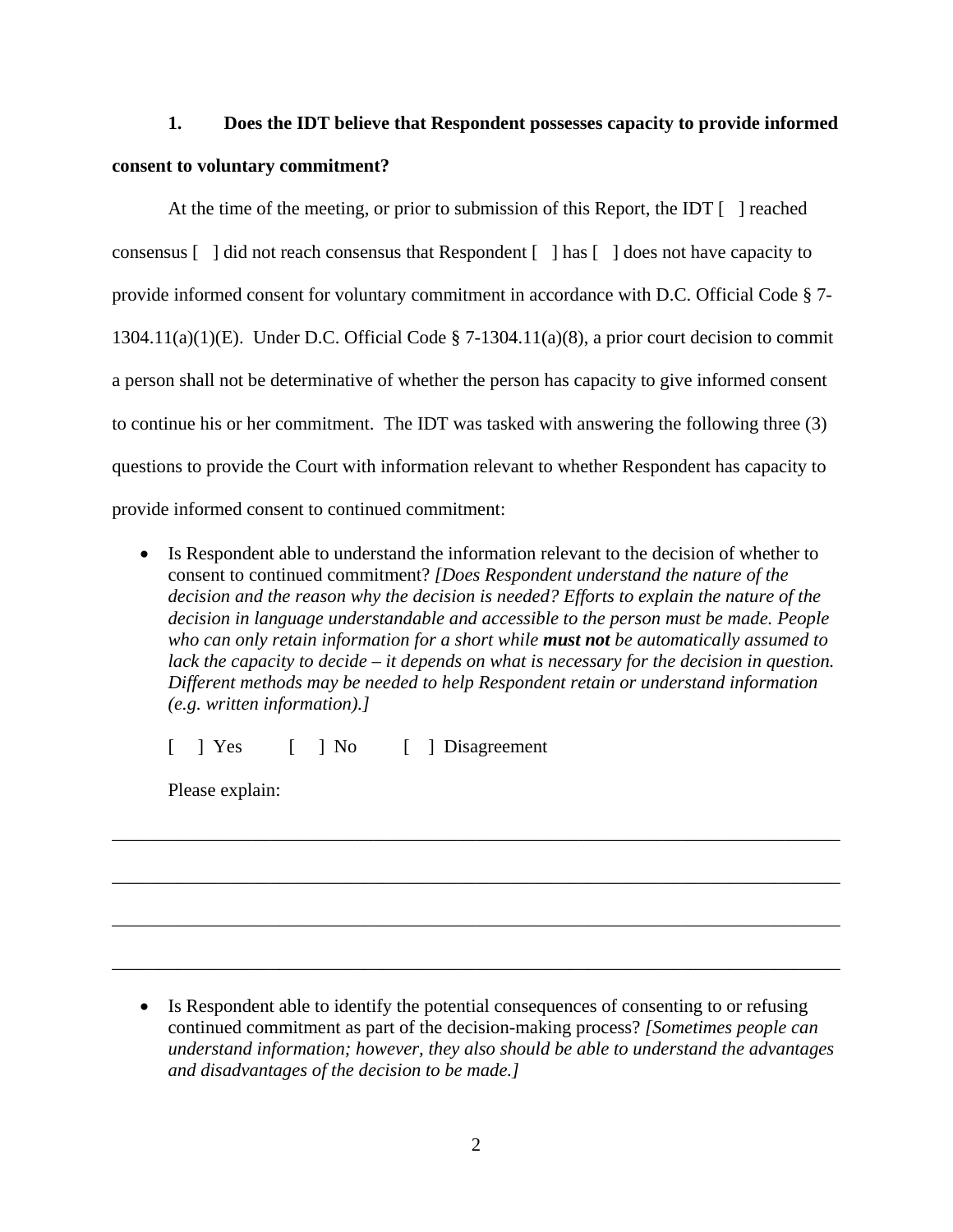#### [ ] Yes [ ] No [ ] Disagreement

Please explain:

 Is Respondent able to unambiguously communicate the decision whether to provide informed consent for continued commitment? *[All steps need to be taken to aid communication. Communication does not need to be verbal.]* 

\_\_\_\_\_\_\_\_\_\_\_\_\_\_\_\_\_\_\_\_\_\_\_\_\_\_\_\_\_\_\_\_\_\_\_\_\_\_\_\_\_\_\_\_\_\_\_\_\_\_\_\_\_\_\_\_\_\_\_\_\_\_\_\_\_\_\_\_\_\_\_\_\_\_\_\_\_\_

\_\_\_\_\_\_\_\_\_\_\_\_\_\_\_\_\_\_\_\_\_\_\_\_\_\_\_\_\_\_\_\_\_\_\_\_\_\_\_\_\_\_\_\_\_\_\_\_\_\_\_\_\_\_\_\_\_\_\_\_\_\_\_\_\_\_\_\_\_\_\_\_\_\_\_\_\_\_

\_\_\_\_\_\_\_\_\_\_\_\_\_\_\_\_\_\_\_\_\_\_\_\_\_\_\_\_\_\_\_\_\_\_\_\_\_\_\_\_\_\_\_\_\_\_\_\_\_\_\_\_\_\_\_\_\_\_\_\_\_\_\_\_\_\_\_\_\_\_\_\_\_\_\_\_\_\_

\_\_\_\_\_\_\_\_\_\_\_\_\_\_\_\_\_\_\_\_\_\_\_\_\_\_\_\_\_\_\_\_\_\_\_\_\_\_\_\_\_\_\_\_\_\_\_\_\_\_\_\_\_\_\_\_\_\_\_\_\_\_\_\_\_\_\_\_\_\_\_\_\_\_\_\_\_\_

\_\_\_\_\_\_\_\_\_\_\_\_\_\_\_\_\_\_\_\_\_\_\_\_\_\_\_\_\_\_\_\_\_\_\_\_\_\_\_\_\_\_\_\_\_\_\_\_\_\_\_\_\_\_\_\_\_\_\_\_\_\_\_\_\_\_\_\_\_\_\_\_\_\_\_\_\_\_

\_\_\_\_\_\_\_\_\_\_\_\_\_\_\_\_\_\_\_\_\_\_\_\_\_\_\_\_\_\_\_\_\_\_\_\_\_\_\_\_\_\_\_\_\_\_\_\_\_\_\_\_\_\_\_\_\_\_\_\_\_\_\_\_\_\_\_\_\_\_\_\_\_\_\_\_\_\_

\_\_\_\_\_\_\_\_\_\_\_\_\_\_\_\_\_\_\_\_\_\_\_\_\_\_\_\_\_\_\_\_\_\_\_\_\_\_\_\_\_\_\_\_\_\_\_\_\_\_\_\_\_\_\_\_\_\_\_\_\_\_\_\_\_\_\_\_\_\_\_\_\_\_\_\_\_\_

\_\_\_\_\_\_\_\_\_\_\_\_\_\_\_\_\_\_\_\_\_\_\_\_\_\_\_\_\_\_\_\_\_\_\_\_\_\_\_\_\_\_\_\_\_\_\_\_\_\_\_\_\_\_\_\_\_\_\_\_\_\_\_\_\_\_\_\_\_\_\_\_\_\_\_\_\_\_

[ ] Yes [ ] No [ ] Disagreement

Please explain:

**Based on the above, does the IDT believe that Respondent possesses capacity to provide informed consent to voluntary commitment?** 

[ ] YES [ ] NO [ ] DISAGREEMENT

**2. Irrespective of whether the IDT believes that Respondent has capacity to give informed consent to continue his or her voluntary commitment, has the Respondent expressed any wishes on the issue of continued commitment?** 

[ ] YES [ ] NO [ ] NOT APPLICABLE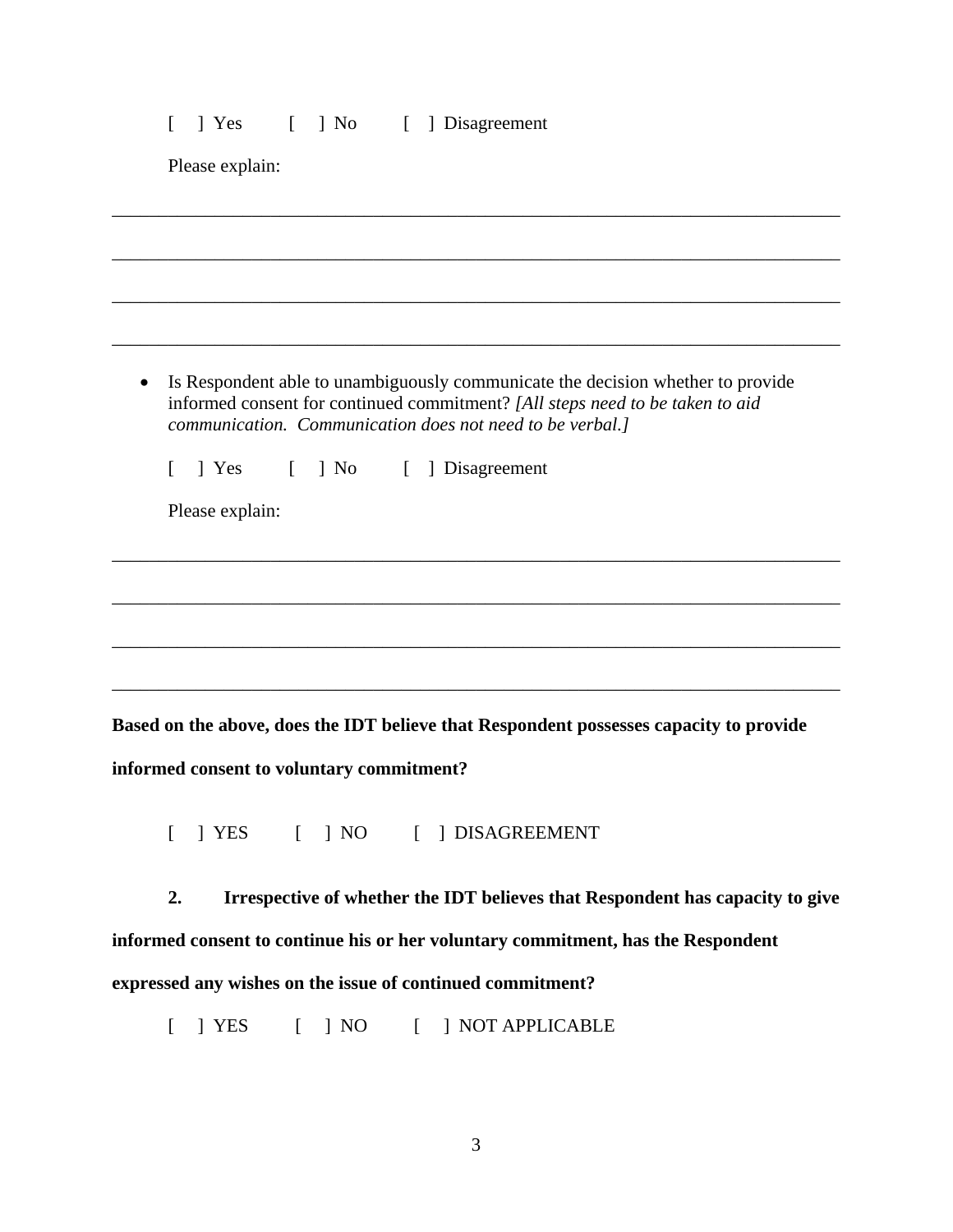**3. To the extent the IDT agrees that Respondent lacks capacity to provide informed consent, which individual(s) has/have been identified to provide consent or refusal for continued voluntary commitment on behalf of the Respondent?** 

\_\_\_\_\_\_\_\_\_\_\_\_\_\_\_\_\_\_\_\_\_\_\_\_\_\_\_\_\_\_\_\_\_\_\_\_\_\_\_\_\_\_\_\_\_\_\_\_\_\_\_\_\_\_\_\_\_\_\_\_\_\_\_\_\_\_\_\_\_\_\_\_\_\_\_\_\_\_

\_\_\_\_\_\_\_\_\_\_\_\_\_\_\_\_\_\_\_\_\_\_\_\_\_\_\_\_\_\_\_\_\_\_\_\_\_\_\_\_\_\_\_\_\_\_\_\_\_\_\_\_\_\_\_\_\_\_\_\_\_\_\_\_\_\_\_\_\_\_\_\_\_\_\_\_\_\_

\_\_\_\_\_\_\_\_\_\_\_\_\_\_\_\_\_\_\_\_\_\_\_\_\_\_\_\_\_\_\_\_\_\_\_\_\_\_\_\_\_\_\_\_\_\_\_\_\_\_\_\_\_\_\_\_\_\_\_\_\_\_\_\_\_\_\_\_\_\_\_\_\_\_\_\_\_\_

\_\_\_\_\_\_\_\_\_\_\_\_\_\_\_\_\_\_\_\_\_\_\_\_\_\_\_\_\_\_\_\_\_\_\_\_\_\_\_\_\_\_\_\_\_\_\_\_\_\_\_\_\_\_\_\_\_\_\_\_\_\_\_\_\_\_\_\_\_\_\_\_\_\_\_\_\_\_

### [ ] APPLICABLE [ ] NOT APPLICABLE

In accordance with D.C. Official Code  $\S$  7-1304.11(a)(2), the following individual(s) has/have been identified who is/are reasonably available, mentally capable, and willing to consent to or refuse continued voluntary commitment on behalf of the Respondent:

[ ] One or more [ ] None

[ ] Respondent's General Guardian, \_\_\_\_\_\_\_\_\_\_\_\_\_\_\_\_\_\_\_\_\_\_\_\_\_\_\_\_\_\_\_\_\_\_\_\_\_\_.

[ ] Respondent's Limited Guardian, \_\_\_\_\_\_\_\_\_\_\_\_\_\_\_\_\_\_\_\_\_\_\_\_\_\_\_\_\_\_\_\_\_\_\_\_\_\_\_\_.

[ ] Respondent's Conservator, \_\_\_\_\_\_\_\_\_\_\_\_\_\_\_\_\_\_\_\_\_\_\_\_\_\_\_\_\_\_\_\_\_\_\_\_\_\_\_\_\_\_\_\_\_,

who has obtained specific authority from the Court to provide informed consent.

[ ] Respondent's spouse or domestic partner, \_\_\_\_\_\_\_\_\_\_\_\_\_\_\_\_\_\_\_\_\_\_\_\_\_\_\_\_\_\_\_\_\_. [ ] Respondent's adult child, \_\_\_\_\_\_\_\_\_\_\_\_\_\_\_\_\_\_\_\_\_\_\_\_\_\_\_\_\_\_\_\_\_\_\_\_\_\_\_\_\_\_\_\_\_\_. [ ] Respondent's parent, [ ] Respondent's adult sibling, \_\_\_\_\_\_\_\_\_\_\_\_\_\_\_\_\_\_\_\_\_\_\_\_\_\_\_\_\_\_\_\_\_\_\_\_\_\_\_\_\_\_\_\_\_. [ ] Respondent's religious superior, \_\_\_\_\_\_\_\_\_\_\_\_\_\_\_\_\_\_\_\_\_\_\_\_\_\_\_\_\_\_\_\_\_\_\_\_\_\_\_\_\_. [ ] Respondent's close friend, \_\_\_\_\_\_\_\_\_\_\_\_\_\_\_\_\_\_\_\_\_\_\_\_\_\_\_\_\_\_\_\_\_\_\_\_\_\_\_\_\_\_\_\_\_.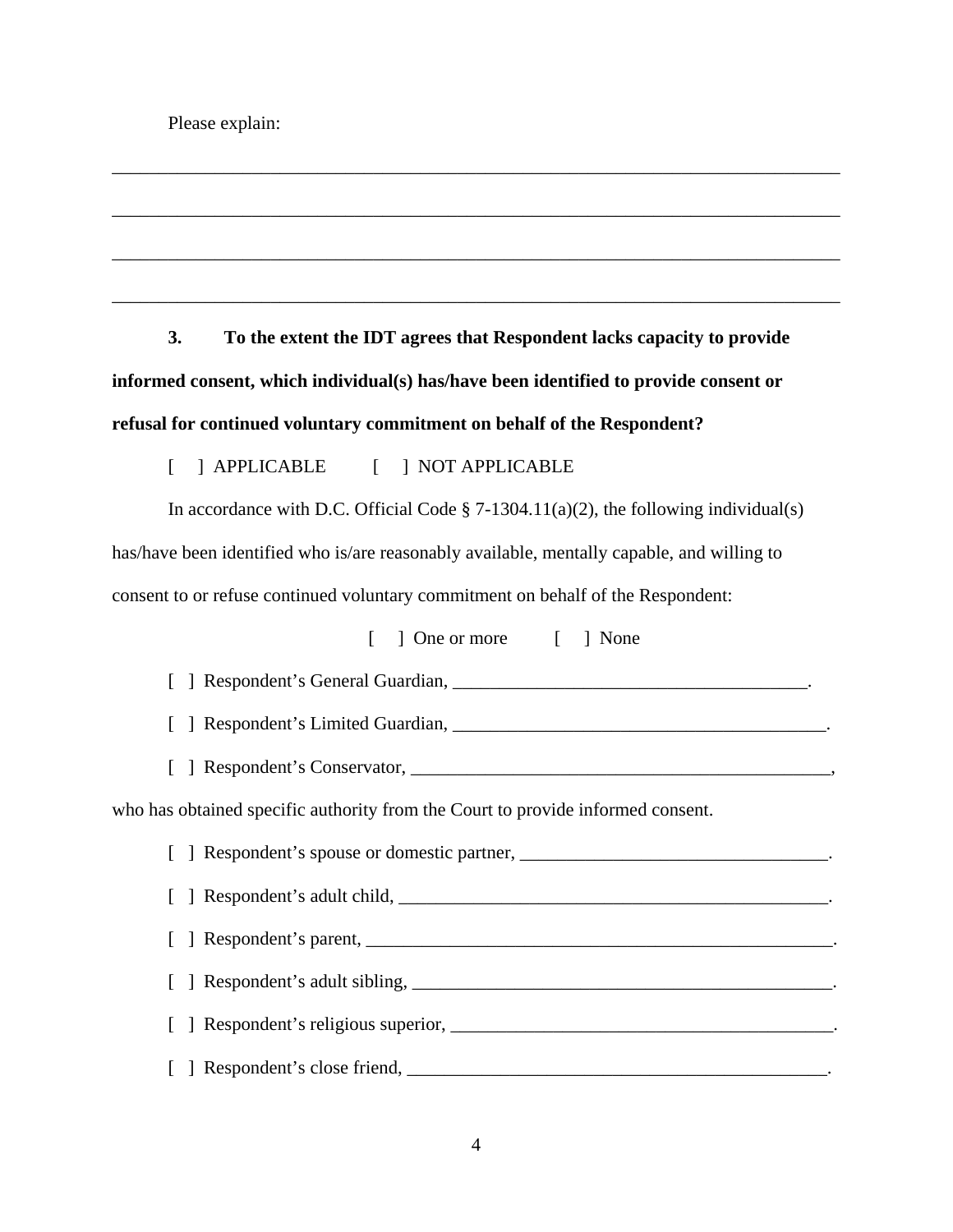$\lceil \quad \rceil$  Respondent's nearest living, adult relative,  $\lceil \quad \rceil$ 

The known address of each person identified above is provided in the Certificate of Service.

[ ] Because no individual has been identified under D.C. Official Code § 7-1304.11(a)(2)(A)-(I) who is reasonably available, mentally capable, and willing to consent to or refuse continued voluntary commitment on behalf of the Respondent, it is recommended that the Court appoint a guardian *ad litem* for that sole purpose.

**4. To the extent one or more individuals has been identified as being reasonably available, mentally capable, and willing to consent to or refuse continued voluntary commitment on behalf of the Respondent, has he or she made known the decision that he or she intends to make?** 

[ ] YES [ ] NO [ ] NOT APPLICABLE

If yes, for each individual, please list the decision he or she has made known.

\_\_\_\_\_\_\_\_\_\_\_\_\_\_\_\_\_\_\_\_\_\_\_\_\_\_\_\_\_\_\_\_\_\_\_\_\_\_\_\_\_\_\_\_\_\_\_\_\_\_\_\_\_\_\_\_\_\_\_\_\_\_\_\_\_\_\_\_\_\_\_\_\_\_\_\_\_\_

\_\_\_\_\_\_\_\_\_\_\_\_\_\_\_\_\_\_\_\_\_\_\_\_\_\_\_\_\_\_\_\_\_\_\_\_\_\_\_\_\_\_\_\_\_\_\_\_\_\_\_\_\_\_\_\_\_\_\_\_\_\_\_\_\_\_\_\_\_\_\_\_\_\_\_\_\_\_

\_\_\_\_\_\_\_\_\_\_\_\_\_\_\_\_\_\_\_\_\_\_\_\_\_\_\_\_\_\_\_\_\_\_\_\_\_\_\_\_\_\_\_\_\_\_\_\_\_\_\_\_\_\_\_\_\_\_\_\_\_\_\_\_\_\_\_\_\_\_\_\_\_\_\_\_\_\_

\_\_\_\_\_\_\_\_\_\_\_\_\_\_\_\_\_\_\_\_\_\_\_\_\_\_\_\_\_\_\_\_\_\_\_\_\_\_\_\_\_\_\_\_\_\_\_\_\_\_\_\_\_\_\_\_\_\_\_\_\_\_\_\_\_\_\_\_\_\_\_\_\_\_\_\_\_\_

**5. To the extent more than one individual has been identified as being reasonably available, mentally capable, and willing to consent to or refuse continued voluntary commitment on behalf of the Respondent, and their respective views have been made known, has any individual with lower priority indicated that he or she intends to challenge the decision of an individual with higher priority as set forth in D.C. Official Code § 7-1304.11(a)(5)-(6)?** 

[ ] YES [ ] NO [ ] NOT APPLICABLE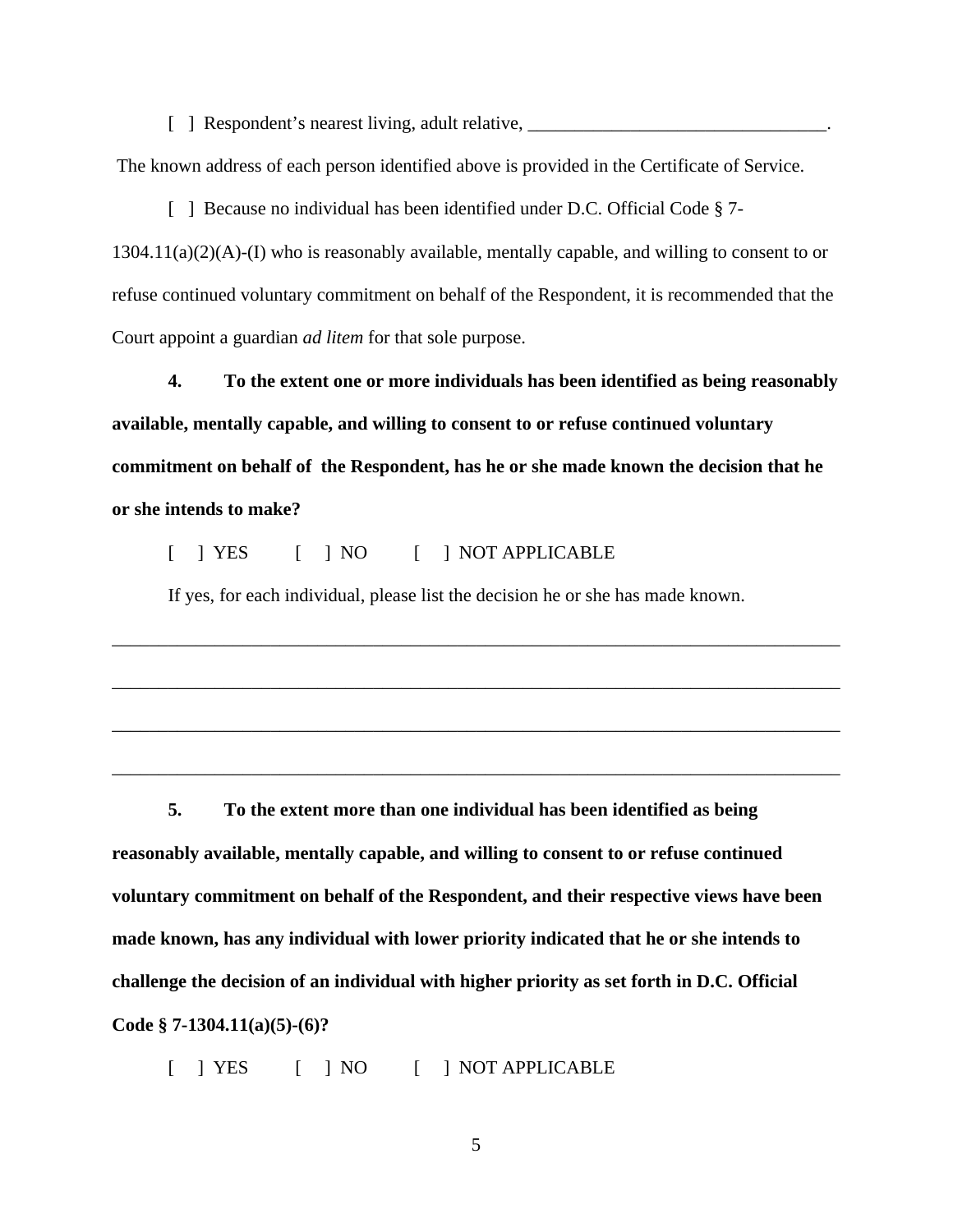|                 | If yes, please provide the name of the person $(s)$ and the relationship to the respondent. |
|-----------------|---------------------------------------------------------------------------------------------|
|                 |                                                                                             |
|                 |                                                                                             |
|                 |                                                                                             |
|                 |                                                                                             |
| 6.              | Based on the answers to the questions detailed in this Report, is there a                   |
|                 | possible need for the Court to convene an evidentiary hearing?                              |
|                 | [ ] YES [ ] NO [ ] DISAGREEMENT                                                             |
| Please explain: |                                                                                             |
|                 |                                                                                             |
|                 |                                                                                             |
|                 |                                                                                             |
|                 |                                                                                             |
|                 |                                                                                             |
|                 |                                                                                             |
|                 | Respectfully submitted,                                                                     |
|                 |                                                                                             |
|                 | Name and D.C. Bar number                                                                    |
|                 | <b>Address</b><br>Telephone                                                                 |
|                 | Email                                                                                       |
|                 | Counsel for the Respondent                                                                  |